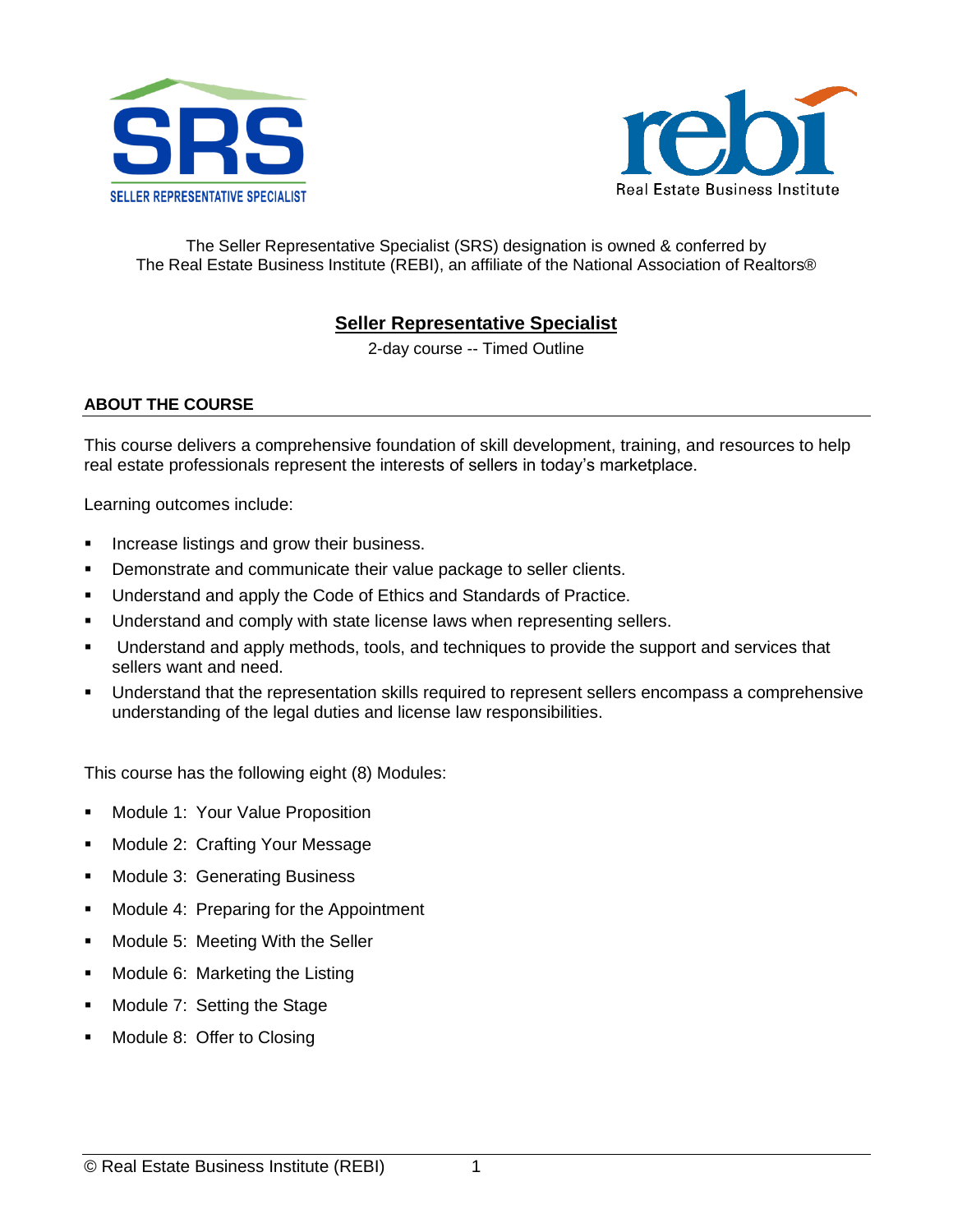# **Suggested Timing**

| <b>Program Overview</b>                                                      | $20 \text{ min}$ |
|------------------------------------------------------------------------------|------------------|
| <b>Module 1: Your Value Proposition</b>                                      | 35 min           |
| <b>Module 2: Crafting Your Message</b>                                       | $35 \text{ min}$ |
| <b>Module 3: Generating Business</b>                                         | 150 min          |
| Module 4: Preparing for the Appointment                                      | 175 min          |
| Module 5: Meeting With the Seller                                            | 175 min          |
| Module 6: Marketing the Listing                                              | 65 min           |
| Module 7: Setting the Stage                                                  | 60 min           |
| Module 8: Offer to Closing                                                   | 105 min          |
| <b>Review</b>                                                                | $20 \text{ min}$ |
|                                                                              |                  |
| <b>TOTAL INSTRUCTION TIME (does not include lunch and breaks)</b><br>840 min |                  |

#### **PROGRAM OVERVIEW**

| <b>Content Outline</b>                                                                                                                                                | <b>Time (Minutes)</b> |
|-----------------------------------------------------------------------------------------------------------------------------------------------------------------------|-----------------------|
| Welcome & Introduction<br>Expectations<br>٠<br>The SRS Designation<br>Questions - How to Contact REBI Staff<br>$\blacksquare$<br>Course Modules & Anti-Trust Reminder | :20                   |
| <b>Total Instruction Time</b>                                                                                                                                         | : 20                  |

# **MODULE 1: YOUR VALUE PROPOSITION**

|        | <b>Content Outline</b>                                                                                       | <b>Time (Minutes)</b> |
|--------|--------------------------------------------------------------------------------------------------------------|-----------------------|
| ٠<br>٠ | Temperature Check – Markets and Time Change<br>What is a Value Proposition?                                  |                       |
|        | Definition<br>$\blacksquare$<br>What it Explains<br>What it is Not<br>$\blacksquare$<br>Points of Difference | :35                   |
| ٠      | Exercise: Homework – Your Value Proposition Features & Benefits                                              |                       |
| ٠      | Exercise: Homework – Your Points of Difference                                                               |                       |
|        | <b>Total Instruction Time</b>                                                                                | :35                   |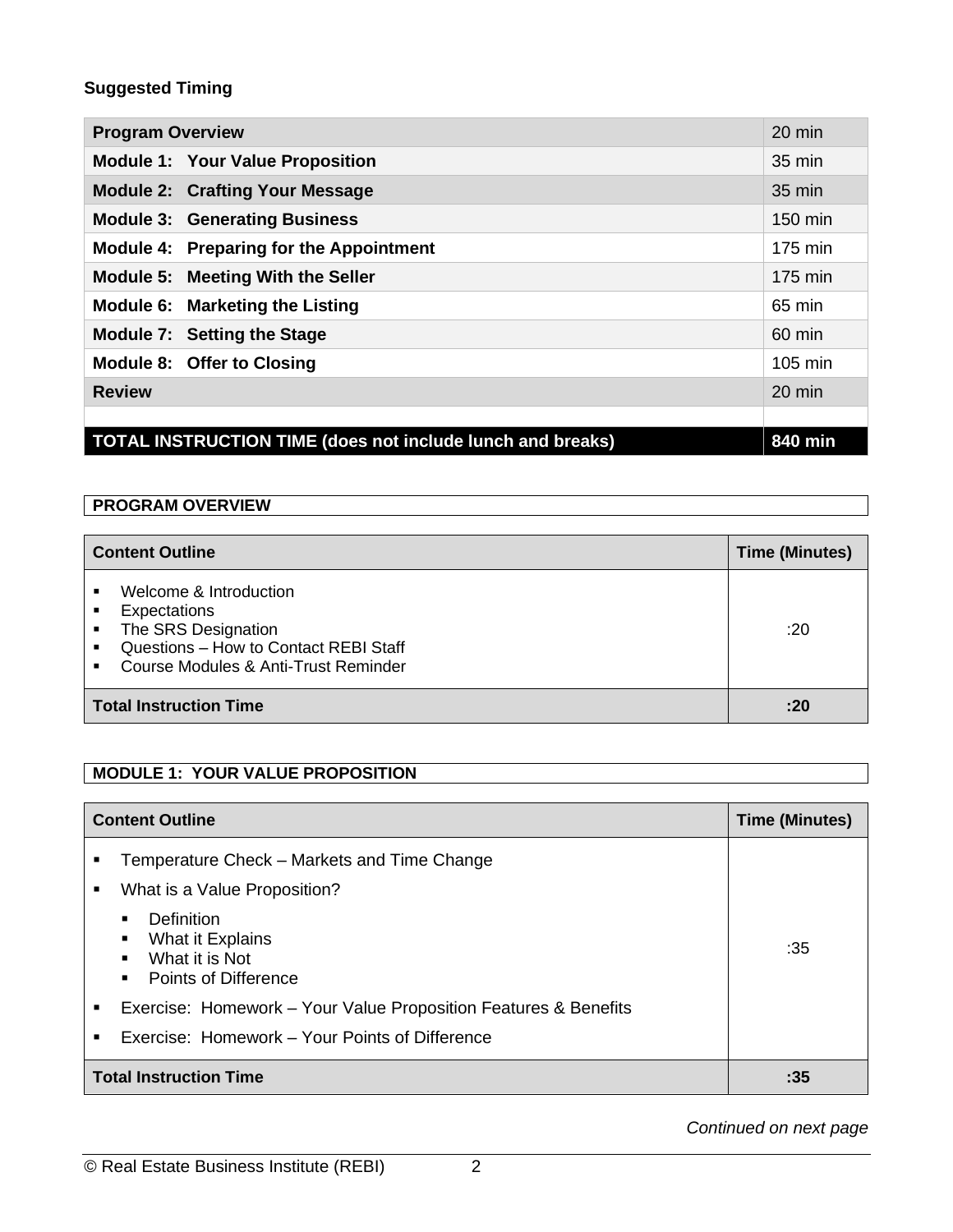# **MODULE 2: CRAFTING YOUR MESSAGE**

|                                                                                       | <b>Content Outline</b>                                                                                                                                                                                                                                                                        |                    |
|---------------------------------------------------------------------------------------|-----------------------------------------------------------------------------------------------------------------------------------------------------------------------------------------------------------------------------------------------------------------------------------------------|--------------------|
| $\blacksquare$<br>٠<br>٠<br>$\blacksquare$<br>٠<br>٠<br>$\blacksquare$<br>٠<br>п<br>٠ | <b>REALTOR® Code of Ethics - Article 12</b><br>Begin With Your "Why"<br>Your Message<br>Your Marketing Message - 8 Tips<br><b>Quality Matters</b><br>Lead Magnet Ideas<br>Call to Action<br><b>Outsourcing Ideas</b><br>Real Estate Professional Assistant Certificate Program<br>Using Canva | <b>Time</b><br>:35 |
| <b>Total Instruction Time</b><br>:35                                                  |                                                                                                                                                                                                                                                                                               |                    |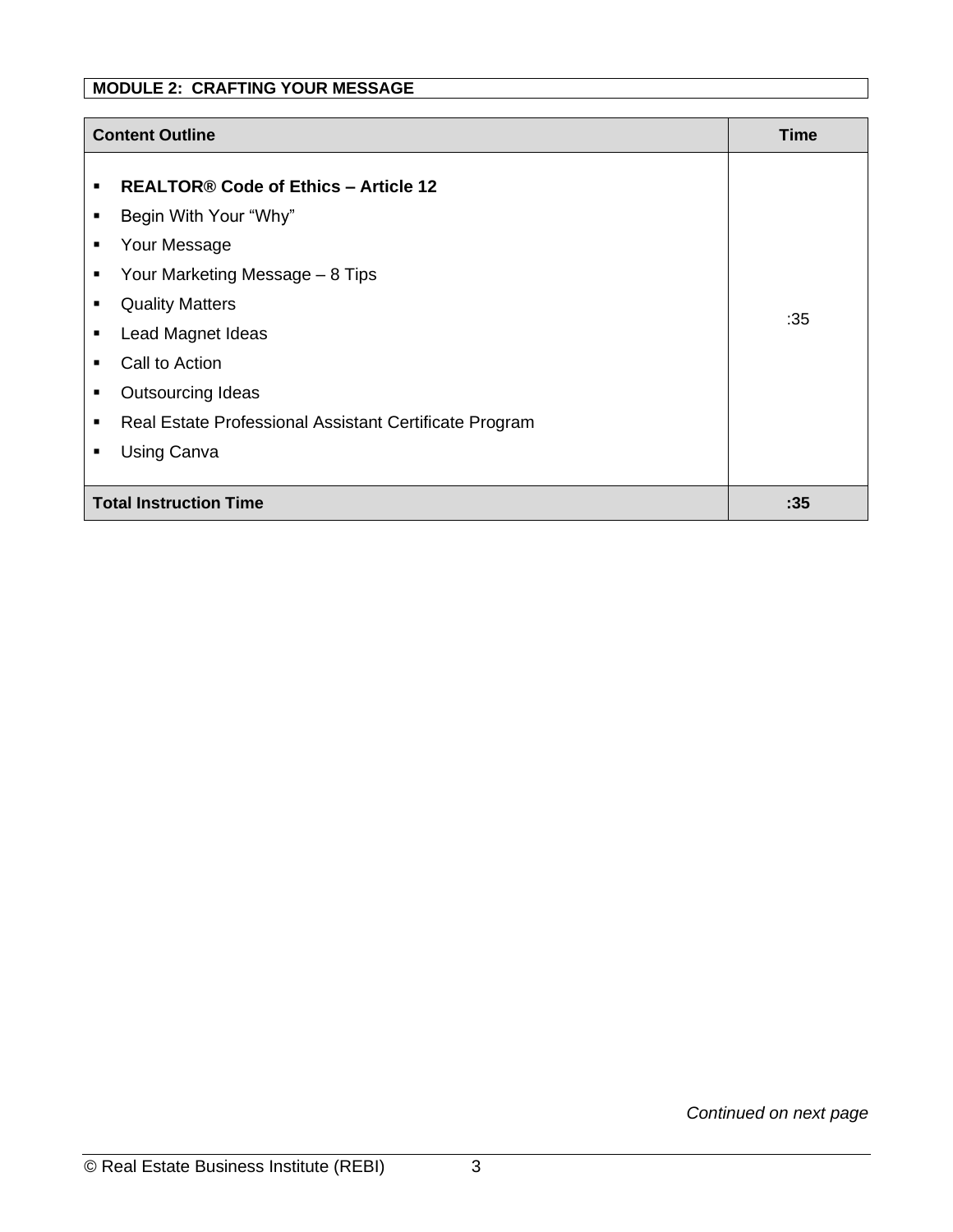# **MODULE 3: GENERATING BUSINESS**

| <b>Content Outline</b>                                                                                                                                   | <b>Time (Minutes)</b> |
|----------------------------------------------------------------------------------------------------------------------------------------------------------|-----------------------|
| <b>Targeting Your Audience</b>                                                                                                                           |                       |
| First Step: Sphere Marketing                                                                                                                             |                       |
| Key Resource: Global Resources & International Real Estate from NAR                                                                                      |                       |
| <b>Prospecting for New Business</b>                                                                                                                      |                       |
| <b>Lead to Sale Ratio</b><br>п<br>Geographic Farming<br>Resources for Demographic Information<br>п<br>Income Potential Example<br>п<br>Cold Calling<br>٠ |                       |
| Key Resource: Do Not Call legislation<br>$\circ$                                                                                                         |                       |
| FSBO (For Sale by Owner)<br>п                                                                                                                            |                       |
| REALTOR® Code of Ethics - Standard of Practice 16-11<br>$\circ$                                                                                          |                       |
| <b>Communication Must Counter Common Objections</b><br>O                                                                                                 |                       |
| Most Important Reason for Selling Home as FSBO<br>$\circ$                                                                                                |                       |
| Why FSBOs Need You<br>O                                                                                                                                  |                       |
| <b>FSBO Statistics</b><br>$\circ$                                                                                                                        |                       |
| You are not an expense. You are a profit center.<br>$\circ$                                                                                              | 150                   |
| Method Used by FSBO Sellers to Market Home<br>$\circ$                                                                                                    |                       |
| <b>Most Difficult Task for FSBO Sellers</b><br>$\circ$                                                                                                   |                       |
| The FSBO Engagement Packet<br>O                                                                                                                          |                       |
| <b>Key Resource: FSBO Objection Responses</b><br>$\circ$                                                                                                 |                       |
| <b>Securing FSBO Business</b><br>O                                                                                                                       |                       |
| <b>Expired Listings</b>                                                                                                                                  |                       |
| REALTOR® Code of Ethics - Standard of Practice 16-4<br>O                                                                                                 |                       |
| 10 Steps to Listing the Expired<br>$\circ$                                                                                                               |                       |
| 10 Sample Questions to Ask the Seller<br>$\circ$                                                                                                         |                       |
| <b>Finding Expired Listings</b><br>$\circ$                                                                                                               |                       |
| The Initial Call<br>$\circ$                                                                                                                              |                       |
| The Front Porch Drop Off<br>$\circ$                                                                                                                      |                       |
| The Appointment<br>$\circ$                                                                                                                               |                       |
| <b>Key Resource: Prospecting Tactics &amp; Tools</b><br>$\circ$                                                                                          |                       |
| <b>Total Instruction Time</b>                                                                                                                            | 150                   |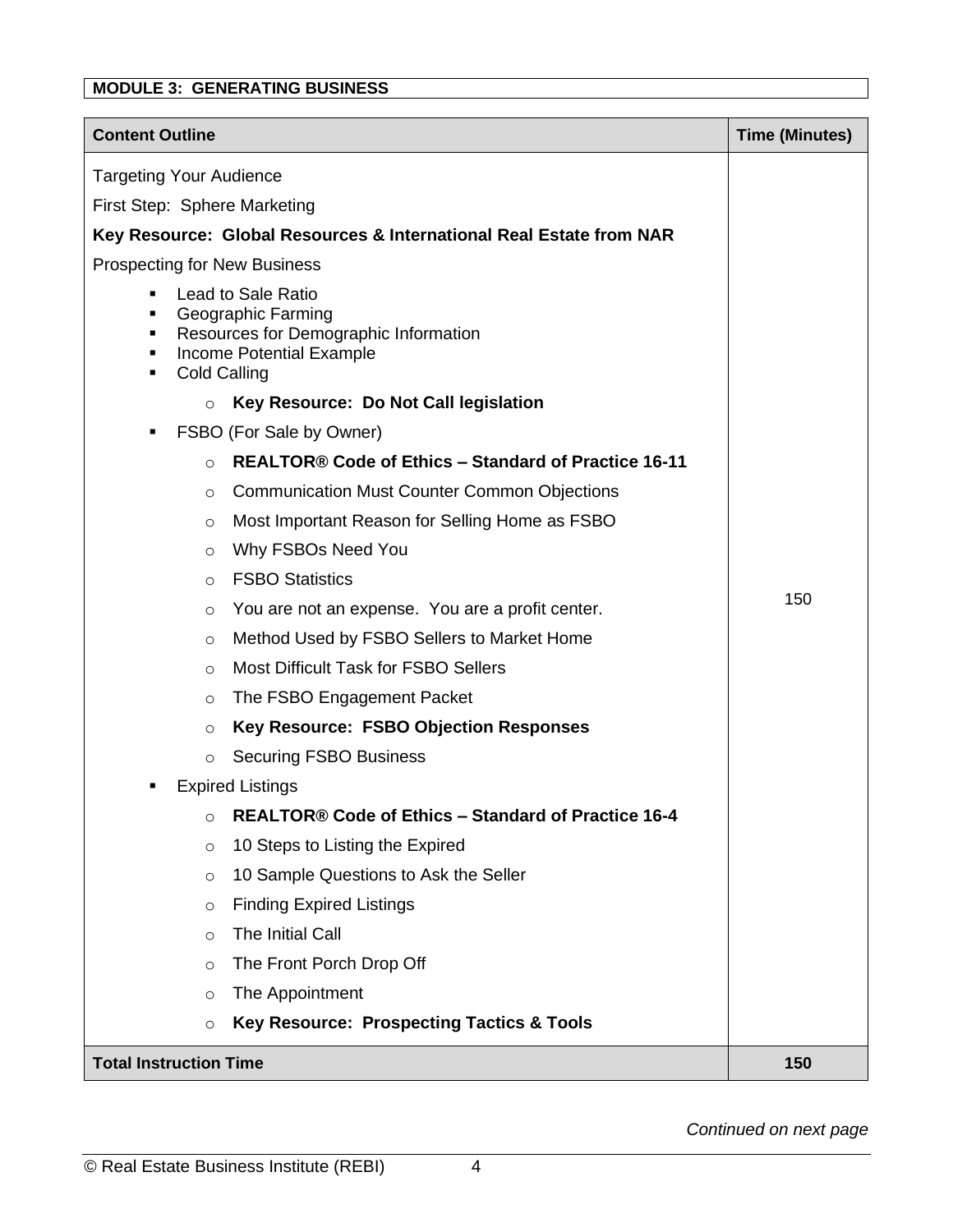### **MODULE 4: PREPARING FOR THE APPOINTMENT**

|                | <b>Content Outline</b><br><b>Time (Minutes)</b>                    |     |
|----------------|--------------------------------------------------------------------|-----|
| $\blacksquare$ | <b>Timeline</b>                                                    |     |
| ٠              | Preparing for the Listing Appointment                              |     |
| ٠              | Understanding Law & Policy                                         |     |
| ٠              | <b>Understand the Market</b>                                       |     |
| ٠              | Dual / Variable Rate Commission Structure                          |     |
| ٠              | <b>REALTOR® Code of Ethics - Standard of Practice 3-4</b>          |     |
| ٠              | What Sellers Want Most from Real Estate Agents                     |     |
| ٠              | Most Important Factor in Choosing a Real Estate Agent to Sell Home |     |
| ٠              | The Initial Call                                                   |     |
| ٠              | Knowing What They Need from a Professional                         | 175 |
| ٠              | The Pre-Listing Packet                                             |     |
| ٠              | Top 12 Questions Sellers Ask                                       |     |
| ٠              | <b>Understand the Property</b>                                     |     |
| ٠              | <b>Pre-Meeting Research</b>                                        |     |
| $\blacksquare$ | Valuable Tools to Help You Assess Value                            |     |
| $\blacksquare$ | Valuation Process - Comparative Market Analysis (CMA)              |     |
| ٠              | Absorption Rates & Examples                                        |     |
| ٠              | Seller's Market, Balanced Market, Buyer's Market                   |     |
| $\blacksquare$ | Key Resource: "Pricing Strategy Advisor (PSA) Course from NAR      |     |
|                | <b>Total Instruction Time</b>                                      | 175 |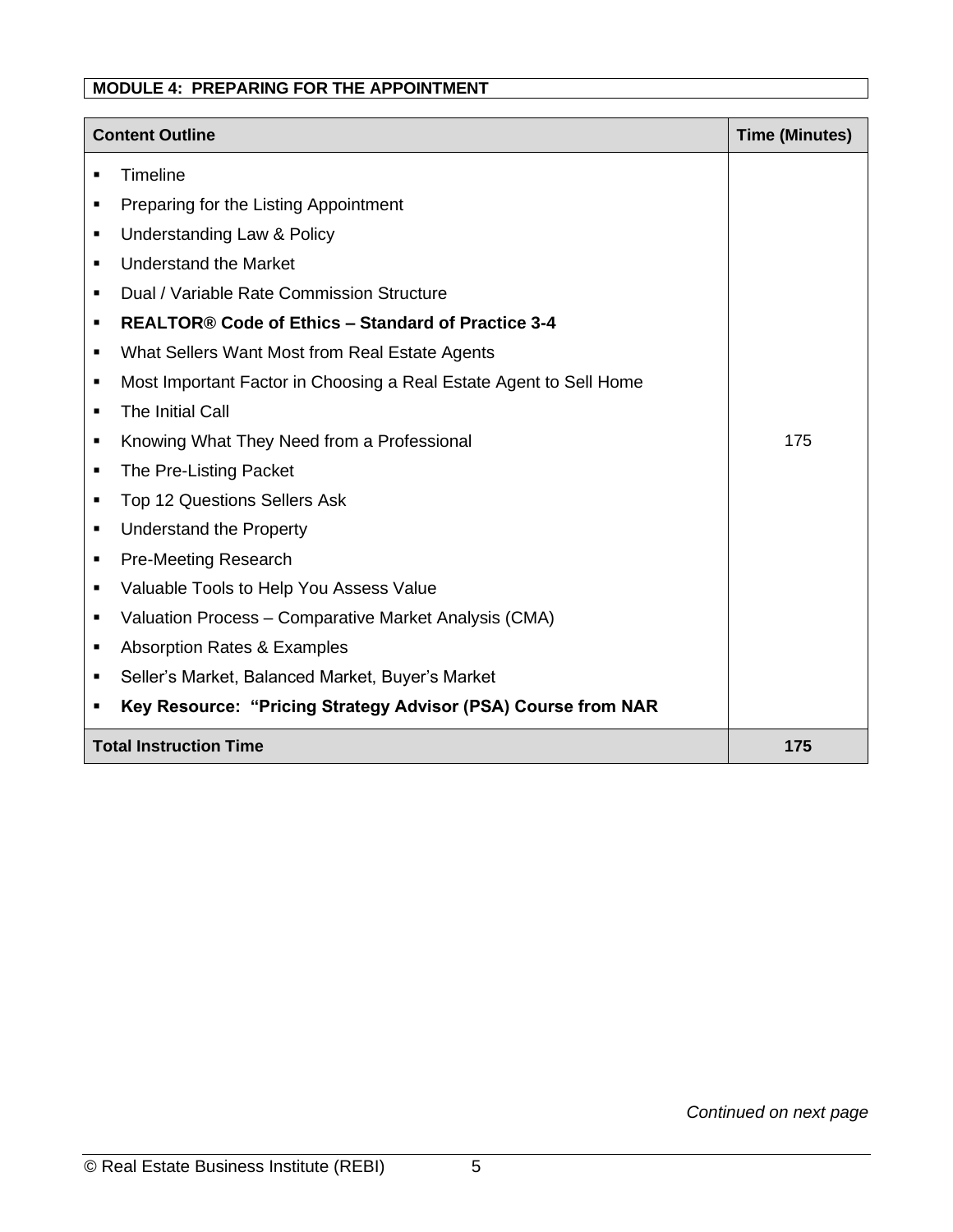# **MODULE 5: MEETING WITH THE SELLER**

| <b>Content Outline</b> |                                                                                 | <b>Time (Minutes)</b> |
|------------------------|---------------------------------------------------------------------------------|-----------------------|
| ٠                      | License Law                                                                     |                       |
| ٠                      | <b>REALTOR® Code of Ethics - Article 11</b>                                     |                       |
| ٠                      | <b>Articulate Your Value</b>                                                    |                       |
| ٠                      | The Listing Packet                                                              |                       |
| ٠                      | Walk Through the Property                                                       |                       |
| ٠                      | Key Questions if You Sent a Pre-Listing Packet                                  |                       |
| ٠                      | The Seller Counseling Session                                                   |                       |
| ٠                      | The Purpose of the Appointment                                                  |                       |
| ٠                      | Begin With Your "Why"                                                           |                       |
| ٠                      | What Sellers Want Most from a Real Estate Agent - The Bug Buckets               |                       |
| ٠                      | The Seller Counseling Session                                                   |                       |
| ٠                      | Key Resource: "Buyer & Seller Counseling Session" Templates from<br><b>REBI</b> |                       |
| ٠                      | Game Plan for Working with Sellers                                              |                       |
| ٠                      | Fees Paid and Earned - Solidify Your Value in the Transaction                   |                       |
| ٠                      | <b>Anti-Trust Reminder</b>                                                      |                       |
| ٠                      | REALTOR® Code of Ethics - Standard of Practice 16-1                             | 175                   |
| ٠                      | Fees                                                                            |                       |
| п                      | REALTOR® Code of Ethics - Standard of Practice 1-12                             |                       |
| ٠                      | Focus on the Listing Side                                                       |                       |
| ٠                      | Alternate Business Models that Unbundle Services                                |                       |
| ٠                      | The Co-Op Side                                                                  |                       |
| ٠                      | <b>REALTOR® Code of Ethics - Standard of Practice 3-1</b>                       |                       |
| ٠                      | REALTOR® Code of Ethics - Standard of Practice 16-16                            |                       |
|                        | Modifying the Offer of Compensation                                             |                       |
| ٠                      | Seller Compensation Language                                                    |                       |
| ٠                      | Communicate Your Value, Services, and Points of Differentiation                 |                       |
| ٠                      | Discussing the Optimum List Price                                               |                       |
| ٠                      | Real or Personal Property?                                                      |                       |
| ٠                      | Helping Sellers Understand Price and Value                                      |                       |
| ٠                      | Determine if You Can Sell the Property                                          |                       |
| ٠                      | Seller's Net Sheet                                                              |                       |
| ٠                      | Key Resource: Where to Find a Net Sheet Template                                |                       |
|                        | <b>Total Instruction Time</b>                                                   | 175                   |

*Continued on next page*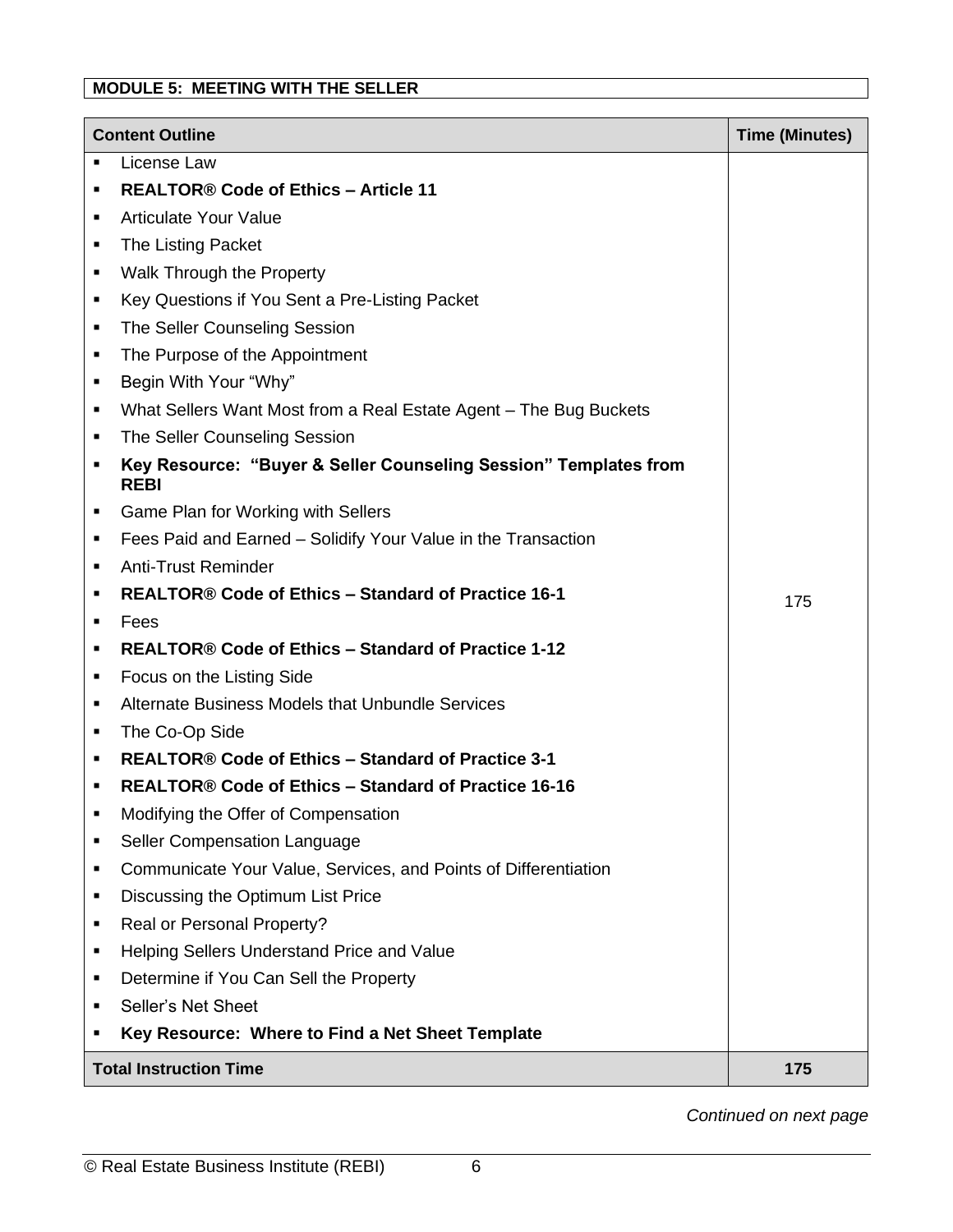# **MODULE 6: MARKETING THE LISTING**

|   | <b>Content Outline</b><br><b>Time (Minutes)</b>                                                                                                                                                                                                                                                                                                                                                                                                                                                                         |    |  |  |
|---|-------------------------------------------------------------------------------------------------------------------------------------------------------------------------------------------------------------------------------------------------------------------------------------------------------------------------------------------------------------------------------------------------------------------------------------------------------------------------------------------------------------------------|----|--|--|
| ٠ | New "Marketing the Listing" certificate course from REBI                                                                                                                                                                                                                                                                                                                                                                                                                                                                |    |  |  |
| ٠ | Every Listing is an Interview                                                                                                                                                                                                                                                                                                                                                                                                                                                                                           |    |  |  |
| ٠ | <b>Type of Market</b>                                                                                                                                                                                                                                                                                                                                                                                                                                                                                                   |    |  |  |
| ٠ | Most Effective Ways to Get Buyers' Attention                                                                                                                                                                                                                                                                                                                                                                                                                                                                            |    |  |  |
| ٠ | Pocket Listings vs. Coming Soon                                                                                                                                                                                                                                                                                                                                                                                                                                                                                         |    |  |  |
| ٠ | REALTOR® Code of Ethics - Standard of Practice 3-1                                                                                                                                                                                                                                                                                                                                                                                                                                                                      |    |  |  |
| ٠ | REALTOR® Code of Ethics - Standard of Practice 3-8                                                                                                                                                                                                                                                                                                                                                                                                                                                                      |    |  |  |
| ٠ | <b>Clear Cooperation</b>                                                                                                                                                                                                                                                                                                                                                                                                                                                                                                |    |  |  |
| ٠ | Model Rules & Regulations for an MLS - Section 1.01, Clear Cooperation                                                                                                                                                                                                                                                                                                                                                                                                                                                  |    |  |  |
| ٠ | Model Rules & Regulations for an MLS - Section 1.3, Exempt Listings                                                                                                                                                                                                                                                                                                                                                                                                                                                     |    |  |  |
| ٠ | Benefits & Pitfalls of Off-Market Listings                                                                                                                                                                                                                                                                                                                                                                                                                                                                              |    |  |  |
| ٠ | <b>Open House Considerations</b>                                                                                                                                                                                                                                                                                                                                                                                                                                                                                        |    |  |  |
|   | <b>Public Open House</b><br>$\circ$<br>Plaque Options for Disclosure at Public Open House<br>$\circ$<br>Open House Hold Harmless<br>$\circ$<br>Open House & Showing Checklist<br>$\circ$<br>Marketing the Open House<br>$\circ$<br><b>Office Open Houses</b><br>$\circ$<br><b>Broker Open</b><br>$\circ$<br><b>Safety First!</b><br>$\circ$                                                                                                                                                                             | 65 |  |  |
| ٠ | <b>Marketing Tools</b>                                                                                                                                                                                                                                                                                                                                                                                                                                                                                                  |    |  |  |
|   | Checklist<br>$\circ$<br>Listing Photos, Virtual Tours, and Videos<br>$\circ$<br>Things to Consider with Marketing Assets<br>$\circ$<br>What to Include<br>$\circ$<br><b>Listing Photography</b><br>$\circ$<br>REALTOR® Code of Ethics - Standard of Practice 12-18<br>Digital Homebook7<br>$\circ$<br><b>Listing Aggregators</b><br>$\circ$<br><b>Single Listing Website</b><br>$\circ$<br>Use of Drones<br>$\circ$<br><b>Virtual Reality</b><br>$\circ$<br><b>Blog Posts</b><br>O<br><b>Virtual Staging</b><br>$\circ$ |    |  |  |
|   | Video Marketing & Social Media<br>$\circ$<br>Paid vs. Free Marketing                                                                                                                                                                                                                                                                                                                                                                                                                                                    |    |  |  |
| п | Writing Listing Descriptions - Quick Tips                                                                                                                                                                                                                                                                                                                                                                                                                                                                               |    |  |  |
| п | Apps and Online Tools Resource                                                                                                                                                                                                                                                                                                                                                                                                                                                                                          |    |  |  |
|   | <b>Total Instruction Time</b><br>65                                                                                                                                                                                                                                                                                                                                                                                                                                                                                     |    |  |  |
|   |                                                                                                                                                                                                                                                                                                                                                                                                                                                                                                                         |    |  |  |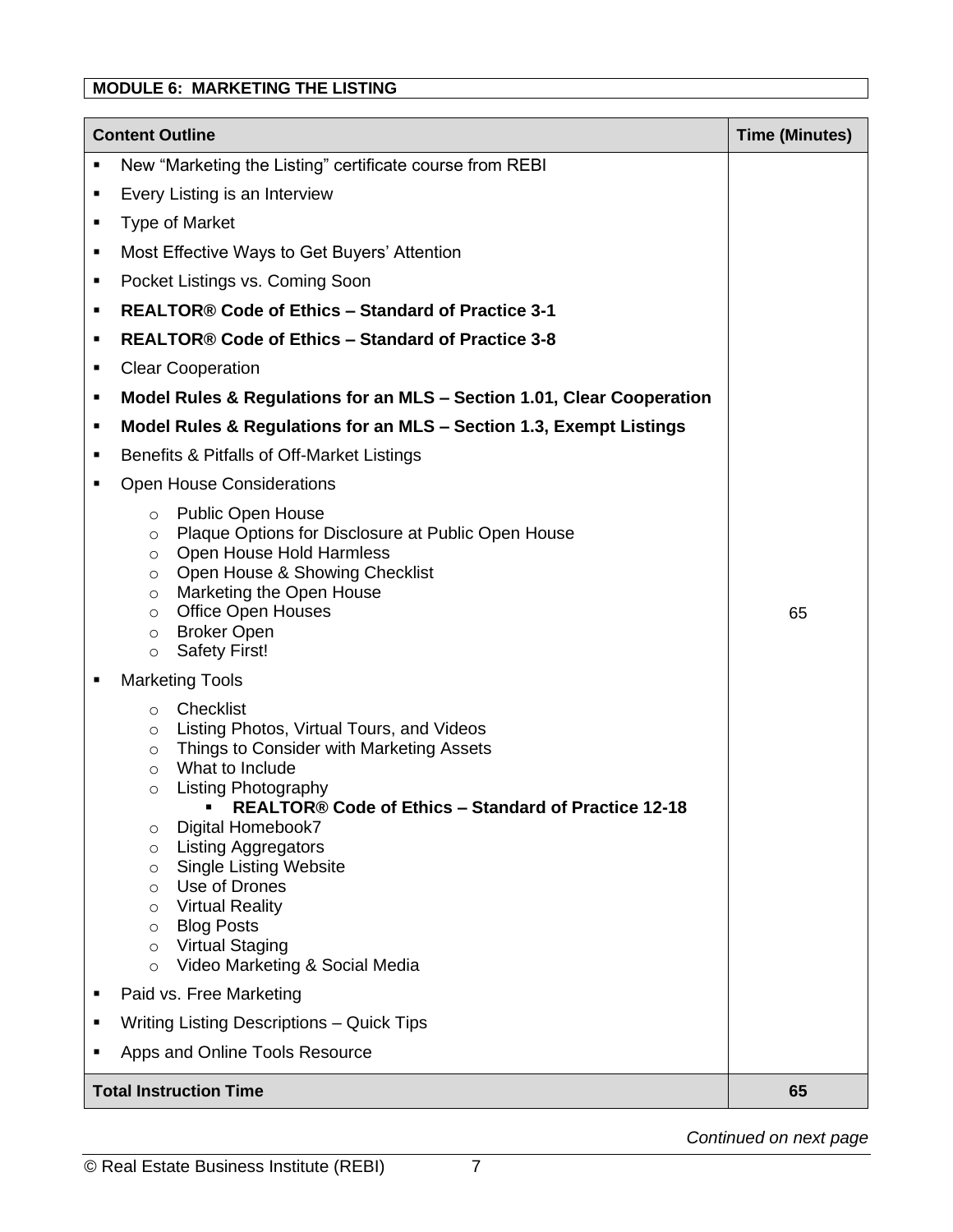# **MODULE 7: SETTING THE STAGE**

|                               | <b>Content Outline</b><br><b>Time (Minutes)</b>                          |    |
|-------------------------------|--------------------------------------------------------------------------|----|
| ٠                             | Pre-Sale Preparation: Improvements, Remodeling & Staging                 |    |
| ٠                             | Key Resource: "Remodeling Impact Report" from NAR                        |    |
| ٠                             | The Value of Home Staging                                                |    |
| ٠                             | Staging and Pre-Listing Inspections                                      |    |
| ٠                             | Who's Doing the work and Providing Advice                                |    |
| ٠                             | <b>REALTOR® Code of Ethics - Standard of Practice 6-1</b>                |    |
| ٠                             | <b>Property Showings</b>                                                 |    |
| ٠                             | NAR's Pathways to Professionalism Best Practices for Showing Property    |    |
| ٠                             | NAR's Pathways to Professionalism Respect for Sellers / Occupants        |    |
| ٠                             | Key Resource: NAR's Pathways to Professionalism Document &               |    |
|                               | <b>Resources</b>                                                         |    |
| ٠                             | Feedback                                                                 |    |
| ٠                             | <b>Buyer Photography Considerations</b>                                  | 60 |
| ٠                             | Where Do Buyers Come From?                                               |    |
|                               | First Step Taken During the Home Buying Process<br>п                     |    |
|                               | How Buyer Found Real Estate Agent<br>п                                   |    |
|                               | Are They Contractually Represented?<br>٠                                 |    |
|                               | Know Your Office Policy                                                  |    |
|                               | REALTOR® Code of Ethics - Standard of Practice 16-13                     |    |
| ٠                             | <b>Agency Questions</b>                                                  |    |
| ٠                             | 20 Questions From Buyer Agents                                           |    |
|                               | Questions Listing Agents Should Ask Buyer Agents                         |    |
|                               | Take the "Pricing Strategy Advisor" and "Real Estate Negotiation Expert" |    |
|                               | Courses                                                                  |    |
|                               | <b>Price Adjustments</b>                                                 |    |
| <b>Total Instruction Time</b> |                                                                          | 60 |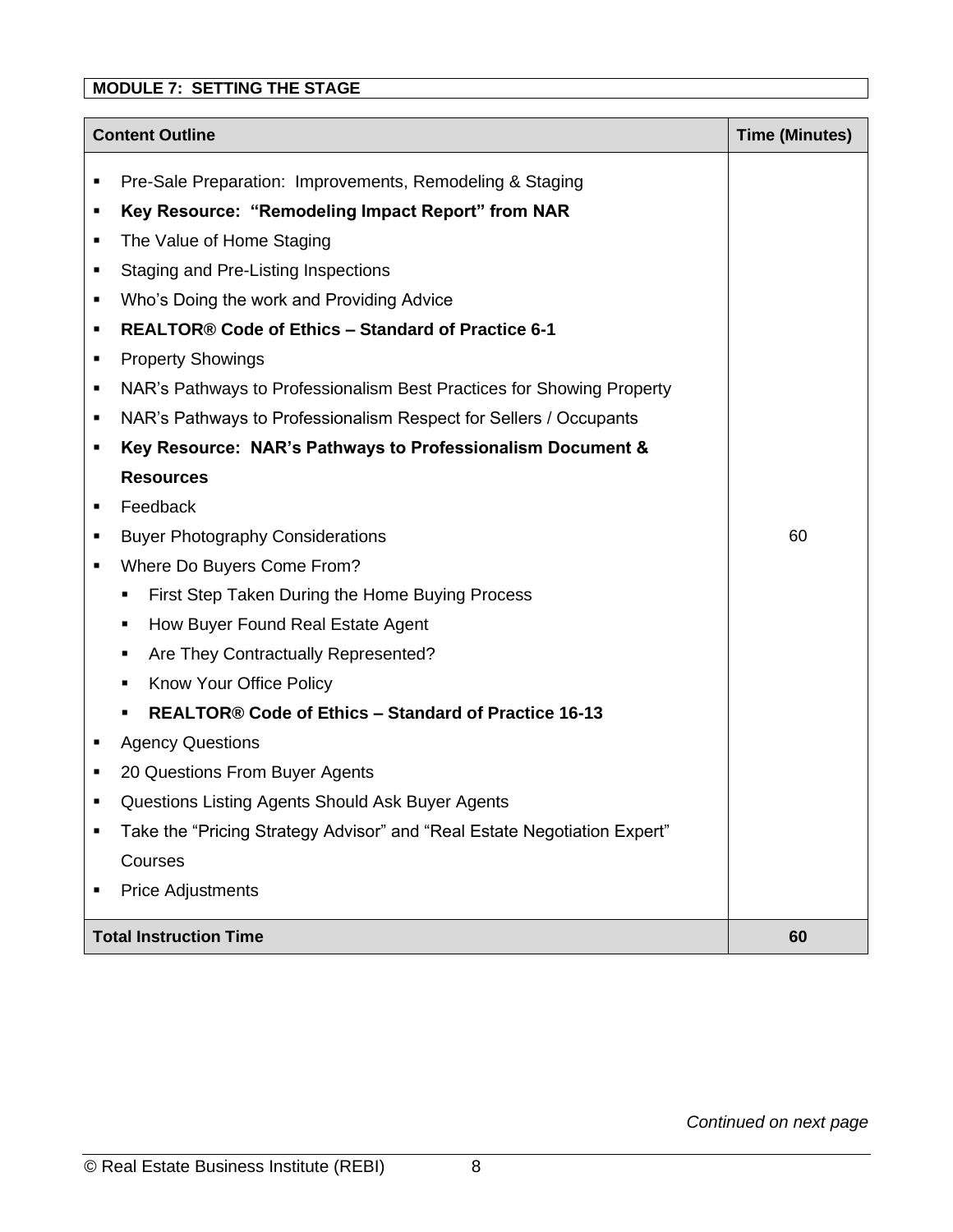# **MODULE 8: OFFER TO CLOSING**

| <b>Content Outline</b> |                                                                                             | <b>Time (Minutes)</b> |
|------------------------|---------------------------------------------------------------------------------------------|-----------------------|
| ٠                      | The Offer Process - Presentation and Acceptance                                             |                       |
| ٠                      | <b>Buyer "Love Letters"</b>                                                                 |                       |
|                        | NAR's "Window to the Law" Video<br>$\Omega$                                                 |                       |
| ٠                      | <b>Reverse Offers</b>                                                                       |                       |
| ٠                      | <b>REALTOR® Code of Ethics - Article 9</b>                                                  |                       |
| ٠                      | <b>Presentation Phase Issues</b>                                                            |                       |
| ٠                      | REALTOR® Code of Ethics - Article 1 & Standard of Practice 1-6                              |                       |
| ٠                      | REALTOR® Code of Ethics - Standard of Practice 1-7                                          |                       |
| ٠                      | Model Rules & Regulations for an MLS - Section 2.3, Presentation of<br><b>Offer</b>         |                       |
| ٠                      | Model Rules & Regulations for an MLS - Section 2.4, Presentation of<br><b>Counter-Offer</b> |                       |
| ٠                      | <b>Offers Presented on Virtual Platforms</b>                                                |                       |
| ٠                      | No Delays in Presentation                                                                   |                       |
| ٠                      | <b>Additional Barriers to Presentation</b>                                                  |                       |
| ٠                      | REALTOR® Code of Ethics – Standard of Practice 1-6                                          |                       |
| ٠                      | <b>Confidentiality Agreements</b>                                                           | 105                   |
| ٠                      | REALTOR® Code of Ethics - Standard of Practice 1-13                                         |                       |
| ٠                      | <b>Presentation of Multiple Offers</b>                                                      |                       |
| ٠                      | <b>Disclosing Multiple Offers</b>                                                           |                       |
| ٠                      | <b>Presentation Options of Multiple Offers</b>                                              |                       |
| ٠                      | REALTOR® Code of Ethics - Standard of Practice 1-15                                         |                       |
| ٠                      | <b>Competing Offer Terms</b>                                                                |                       |
| $\blacksquare$         | How to Handle Multiple Offers & The Grid Method                                             |                       |
| ٠                      | <b>Escalation Clauses &amp; Issues</b>                                                      |                       |
| ٠                      | Counter-Offer Strategies & Signal Patterns                                                  |                       |
| ٠                      | <b>Acceptance Phase</b>                                                                     |                       |
| ٠                      | REALTOR® Code of Ethics - Standard of Practice 3-6                                          |                       |
| ٠                      | REALTOR® Code of Ethics - Standard of Practice 1-7                                          |                       |
| ٠                      | Home Inspection Phase                                                                       |                       |
| ٠                      | The Appraisal Process                                                                       |                       |
| ٠                      | When it Hits the Fan! - Typical Problems and Issues                                         |                       |
| ٠                      | The Closing Process & Post-Closing Follow-Up                                                |                       |
|                        | <b>Total Instruction Time</b>                                                               | 105                   |